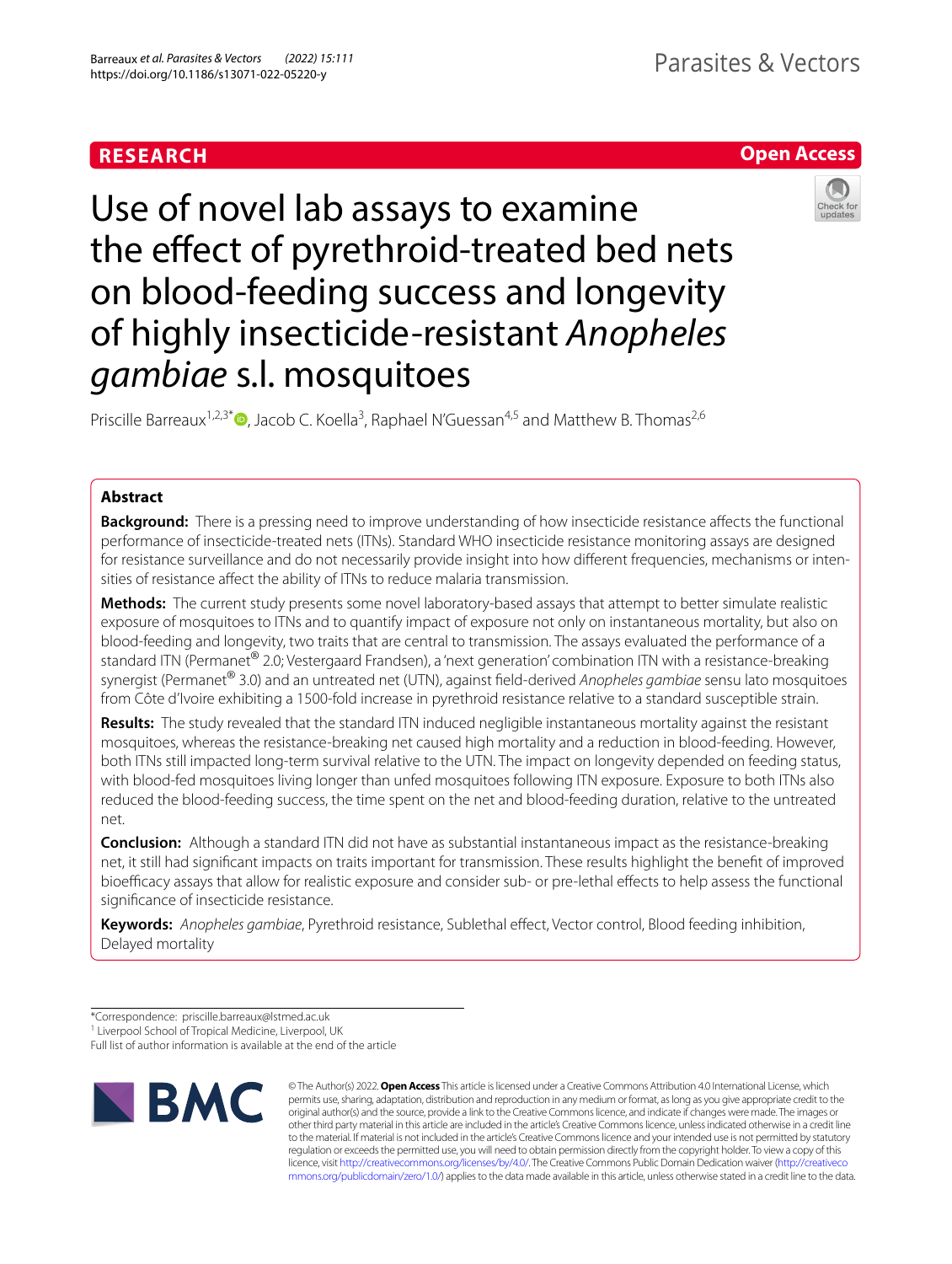## **Background**

In recent decades, large-scale implementation of pyrethroid-based control tools that target the adult mosquito vectors have helped reduce the burden of malaria [[1\]](#page-7-0). Insecticide-treated nets (ITNs) are the most widely distributed and perhaps most important tool to date [\[2](#page-7-1)]. However, their extensive use has led to the evolution of insecticide resistance in many mosquito populations [[3–](#page-7-2) [7\]](#page-7-3), and there are now mounting concerns that resistance will render ITNs inefective and lead to a resurgence of malaria [[8–](#page-7-4)[10](#page-7-5)]. As yet, however, the link between emergence of diferent resistance mechanisms and intensities of insecticide resistance and control failure remains unclear  $[11–15]$  $[11–15]$ , which challenges the development of appropriate resistance mitigation strategies [\[16](#page-7-8)].

Mosquito populations are classifed as resistant using standardized WHO testing procedures that measure the level of mortality within 24 h of exposure to a diagnostic dose of insecticide [[17\]](#page-7-9). However, this focus on instantaneous mortality ignores possible pre- or sub-lethal efects of ITNs on longevity and blood-feeding success, two important parameters infuencing malaria transmission potential [\[18](#page-7-10)]. Evidence suggests that ITNs can potentially reduce the transmission of malaria even in the absence of rapid knockdown and death, providing they reduce mosquito longevity and limit the number of mosquitoes that live long enough to enable the malaria parasite to complete its extrinsic incubation period [[18](#page-7-10)[–20](#page-7-11)]. This "sub-lethal" effect of insecticide might be minimal in some conditions [[21\]](#page-7-12) or may be enhanced by repeated exposures [\[18,](#page-7-10) [22](#page-7-13)]. In addition, previous studies with susceptible mosquito strains suggest that certain pyrethroid insecticides act on mosquito host-seeking and bloodfeeding behavior, by irritating them upon contact or repelling them prior to net contact [[23](#page-7-14), [24\]](#page-7-15). While, over short distances, the repellent efect of pyrethroid seems to impact resistant mosquito strains  $[25-28]$  $[25-28]$ , it is still unclear whether resistance alters the impact of ITNs on blood-feeding inhibition. In fact, some recent laboratory studies suggest that pyrethroids might even enhance host searching in resistant mosquitoes [\[29](#page-8-1), [30\]](#page-8-2).

In the study reported here we used two novel assay methods to explore the efects of ITN exposure on initial mortality, blood-feeding inhibition and longevity against feld-derived populations of *Anopheles gambiae* sensu lato (s.l.) from central Cote d'Ivoire that are known to exhibit intense resistance to pyrethroids  $[4]$  $[4]$ . The primary aim was to examine the sub-/pre-lethal efects of ITNs considering diferent patterns of exposure. A secondary aim was to explore some novel assays that could possibly be used to supplement the standard WHO assays used to determine insecticide resistance and characterize the bioefficacy of ITNs, ultimately to provide a better

<span id="page-1-0"></span>

assessment of the functional signifcance of insecticide resistance (Fig. [1\)](#page-1-0).

## <span id="page-1-1"></span>**Methods**

## **Mosquito populations**

The study used *An. gambiae* s.l. mosquitoes collected in natural breeding habitats around the villages of Yao Koffikro and M'be in central Côte d'Ivoire [[31\]](#page-8-3). In this region, the resistance of mosquito populations to deltamethrin is > 1500-fold higher than that of a standard susceptible strain (Kisumu) [\[4,](#page-7-17) [32](#page-8-4)]. Among other resistance mechanisms, they carry the L1014F knockdown resistance (kdr) ( $\geq$  90% fixed) and N1575Y mutations and upregulate the *CYP6M2*, *CYP6P3* and *CYP9K1* genes [[4\]](#page-7-17). The field-collected larvae were reared at  $27 \pm 2$  °C,  $60 \pm 20$ % relative humidty and ambient light, in plastic boxes of 300 larvae with 1 l of deionized water and fed daily with fsh food (TetraMin™ Baby; Tetra Werke, Melle, Germany) following a standardized "high food" regime described in [[33\]](#page-8-5). Adult mosquitoes from both villages were combined and kept in  $32.5 \times 32.5 \times 32.5$ -cm mosquito cages and maintained on a 10% sugar solution.

## **Human host preparation**

The experimenter (PB) avoided tobacco, alcohol and the use of scented products for 12 h before and during testing. Her arms were washed with unscented soap and rinsed with water the morning before a test. PB's temperature was monitored to reduce risk of exposing mosquitoes to any active pathogen infection (at no point during the study was PB infected with malaria).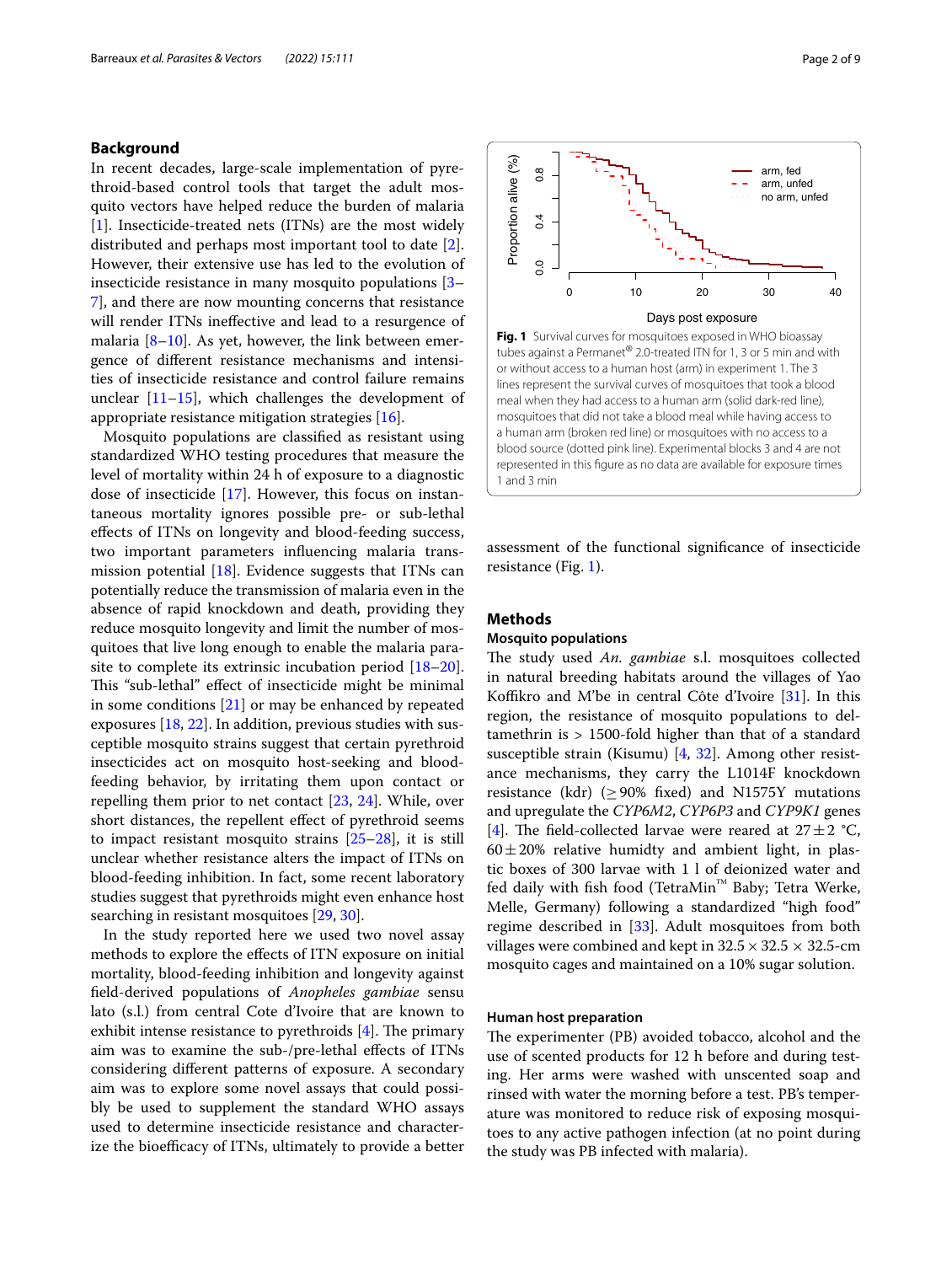## **Bed nets**

The experimental treatments consisted of three types of polyester bed nets: (i) unwashed Permanet® 2.0-treated net (ITN; Vestergaard Frandsen, Lausanne, Switzerland); (ii) the roof of Permanet<sup>®</sup> 3.0-treated net  $(ITN+PBO)$ ; (iii) and an untreated net (UTN) (Coghlan's, Winnipeg, MB, Canada). The ITN is coated with deltamethrin at a target dose of 55  $mg/m^2(\pm 25\%)$ . The ITN+PBO is coated with deltamethrin and piperonyl butoxide (PBO) at a target dose of 120  $mg/m^2 (\pm 25\%)$  and 750  $mg/m^2(\pm 25\%)$ , respectively [\[34](#page-8-6)]. It is worth noting that the diference between the standard ITN and the  $ITN+PBO$  product is not just the addition of PBO but also an increased concentration of the active ingredient, deltamethrin for the combination-treated net. Prior to testing, fully susceptible mosquitoes (Kisumu strain) were exposed to samples of netting in WHO tubes (see "[General methods"](#page-2-0) section); all were killed within 24 h when exposed to the treated netting, while none of these exposed to the UTN were killed.

## <span id="page-2-0"></span>**General methods**

The assays used 4- to 5-day-old adult female mosquitoes selected at random from the stock cages. Mosquitoes were assigned haphazardly to a net treatment to provide balanced sample sizes (Additional file  $1$ : Table A). They were starved 4 h prior to testing, with assays conducted in the afternoon during daylight. Following exposure, feeding status was recorded; mosquitoes with a visible amount of bright red blood in their abdomen were considered as "fed". Following exposure, mosquitoes were kept individually in transparent plastic cups covered with untreated netting, and mortality was recorded daily until all mosquitoes had died. Females had continuous access to a 10% sugar solution and to an egg-laying substrate, although egg numbers were not recorded in order to minimize daily mosquito handling.

## **Forced exposure in modifed WHO tubes**

In this assay we examined the efect of a forced exposure to an ITN (PermaNet® 2.0) on mosquito mortality and capacity to blood-feed (Additional file [2](#page-7-19): Dataset S1). The aim was partly to determine whether the highly resistant wildtype mosquitoes sufered obvious direct efects from forced contact with the ITN, but also to serve as something of a range finder to determine the effects of duration exposure and the relative infuence of blood-feeding on survival following exposure, in order to inform the design of the following experiment. In two experimental blocks ( $n_1$ =219 and  $n_2$ =122), mosquitoes were individually exposed to the PermaNet® 2.0 for 1, 3 or 5 min using WHO tubes lined (inner wall and ends) with netting to force the mosquitoes to come into contact with the treated surface. During the exposure, half of the mosquitoes in each block ( $n_1$ =96 and  $n_2$ =61) had the opportunity to take a blood meal by feeding on PB's arm through the netting; the other half were not allowed to feed, but PB held her arm 1 cm away from the tube to provide equivalent host cues. In two additional experimental blocks ( $n_3$ =84 and  $n_4$ =56), mosquitoes were exposed for 5 min only (Fig. [2\)](#page-2-1).

<span id="page-2-1"></span>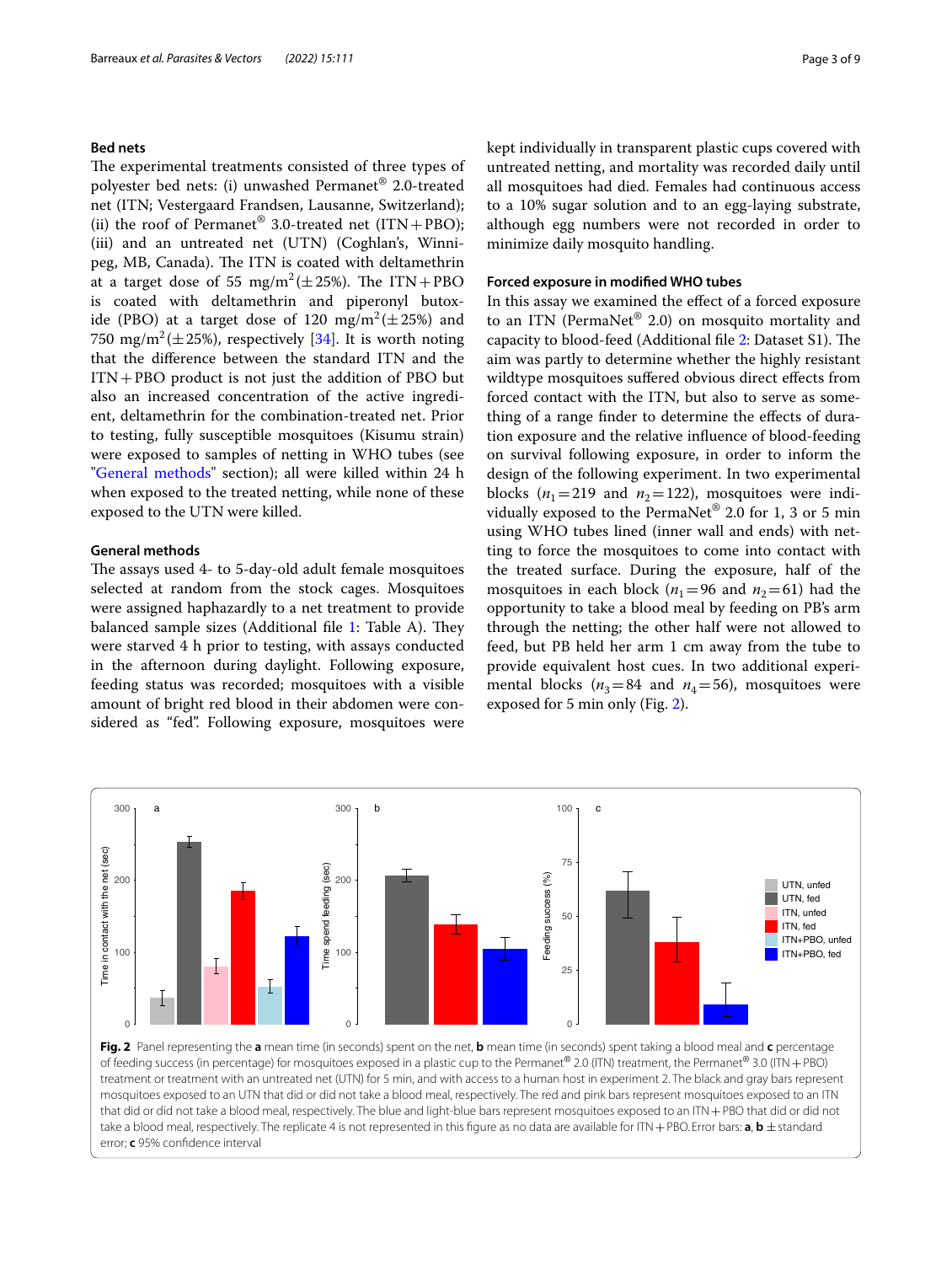### **Variable exposure via individual feeding choice**

This assay relaxed the forced contact experienced in the WHO tubes by placing mosquitoes individually in transparent 180-ml plastic cups with the top covered with netting, either ITN, ITN+PBO (roof of the Permanet<sup>®</sup>-3.0 treated netting) or UTN. PB's arm was placed onto the net at the top of the cup to attract mosquitoes and ena-ble blood-feeding (Additional file [3:](#page-7-20) Dataset S2). The aim was to simulate more natural patterns and durations of contact during a 5-min exposure period. In principle, if mosquitoes were repelled by the netting or sufered from irritancy following initial contact, they might have only minimal contact. On the other hand, if they were motivated to feed and were unafected by the presence of the netting, contact could last for up to 5 min. The time mosquitoes were in contact with the net and the duration of their blood meal were recorded, together with subsequent longevity. The ITN,  $ITN+PBO$  and a UTN were compared in three experimental blocks  $(n_1=61,$  $n_2$ =58 and  $n_3$ =127) while in a fourth experimental block  $(n_4=123)$ , females were not tested against the ITN+PBO because of limited mosquito numbers from the larval collection and the desire to increase the sample sizes (Additional fle [4:](#page-7-21) Table C).

## **Statistical analysis**

All analyses and graphs were done in R version 3.6.1 (available in opensource: [https://www.R-project.](https://www.R-project.org/) [org/\)](https://www.R-project.org/). Contrasts among treatments were assessed with the multcomp package version 1.4–10 and the function 'glht' with Tukey's honestly signifcant diference test. All complete statistical analyses can be found in Additional fle [5](#page-7-22): Table B.

### *Forced exposure in modifed WHO tube assays*

Using a generalized linear model (GLM) with a binomial distribution, the blood-feeding success of mosquitoes given access to a blood source was analyzed to investigate whether the proportion that fed depended on the duration of insecticide exposure and the experimental block.

Survival post exposure was analyzed with a weighted Cox regression (using the R package coxphw due to the violation of the proportional hazards assumption in a Cox regression model) according to the blood-feeding categories (no access to a blood source; access to a blood source but unfed; access to a blood source and fed), the duration of insecticide exposure, the experimental blocks and their interaction. Given the complex interaction found in this analysis and the 5-min time needed for mosquitoes to engorge blood to repletion [[35\]](#page-8-7), we analyzed the survival post exposure for blood-fed and unfed mosquitoes separately with a weighted Cox regression including two exposure time categories (1- and 3-min exposure times compared to 5-min exposure time), the experimental blocks and their interaction. In a preliminary model for unfed mosquitoes, whether mosquitoes had access to an arm or not during exposure did not infuence longevity; thus, this factor it was not included in the fnal analysis.

In addition, mosquito survival post exposure in two additional replicates was analyzed together with the other experimental blocks considering mosquitoes exposed in WHO tubes for 5 min only. A weighted Cox model was used to investigate the efect of the blood-feeding categories, the experimental blocks and their interaction.

#### *Variable exposure via individual feeding choice*

We analyzed the time spent on the net with a Gaussian GLM and an identity link function including the type of bed net (UTN, ITN, ITN+PBO) and the experimental blocks as nominal factors.

We analyzed the time spent feeding with a Gaussian GLM (for fed mosquitoes only) and the proportion of mosquitoes that fed with a binomial GLM, with both analyses including the type of bed nets, the time spent on the net, their interaction and the experimental blocks as nominal factors (the latter in interaction with the other parameters for the binomial GLM).

We analyzed the survival post exposure of the mosquitoes with a weighted Cox proportional hazards model, with the type of bed net, the feeding status, their interactions and the experimental blocks as factors. Considering fed mosquitoes alone, the same analysis was done without the feeding status and adding the time spent on the net and the time spent feeding. We then repeated that analysis for unfed mosquitoes alone with the time spent on the net (summary in Additional fle [2](#page-7-19): Table B.a.3).

The analysis for the time spent on the net, feeding success and survival post exposure were repeated with an additional experimental block for UTN and ITN treatments only.

## **Results**

#### **Forced exposure in modifed WHO tube assays**

Forced exposure to the ITN resulted in negligible mortality of highly resistant mosquitoes within 24 h regardless of exposure period (note this contrasts to 100% mortality of the susceptible Kisumu strain in pilot studies referred to in " [Methods](#page-1-1)" section) (Fig. [1](#page-1-0)). In addition, 84.7% (95% confdence interval [CI]: 78.1–89.9%) of mosquitoes that were provided access to a blood meal were able to feed, irrespective of the duration of the exposure  $(\chi^2=1.32,$ *df*=1, *P*=0.25). Blood-feeding increased mosquito longevity by approximately 4 days, with blood-fed mosquitoes having a mean  $(\pm$  standard error [SE]) survival time (post exposure at 4 days old) of  $14.7 \pm 0.59$  days post exposure, compared with  $10.5 \pm 1.04$  days post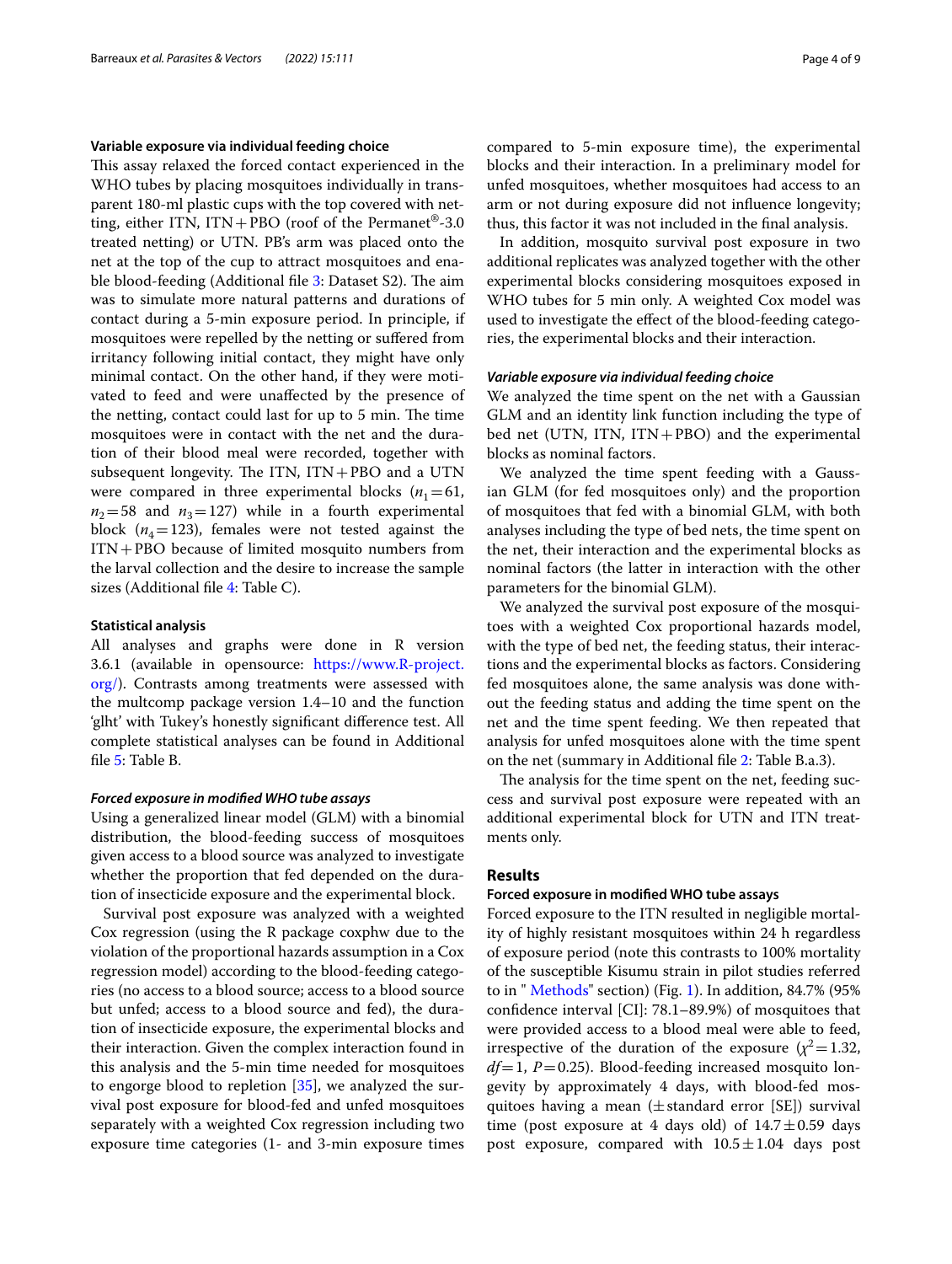exposure for unfed mosquitoes having access to the arm and  $10.7 \pm 0.39$  days post exposure for unfed mosquitoes having no access to the arm  $(\chi^2 = 29.80, df = 1,$ *P*<0.001) (Fig. [1](#page-1-0)). At exposure times of 1 and 3 min, fed mosquitoes lived an average of 2.8 more days post exposure than unfed mosquitoes (unfed:  $11.1 \pm 0.47$  days; fed:  $13.9 \pm 0.59$  days), and when exposed for 5 min, fed mosquitoes lived an average of 6.5 more days post exposure (unfed:  $9.8 \pm 0.58$  days; fed:  $16.3 \pm 1.36$  days) ( $\chi^2$  = 14.64, *df*=1, *P*<0.001). While the interaction between exposure time and blood-feeding was signifcant on longevity, there was no signifcant efect of exposure duration itself  $(x^2=0.56, df=1, P=0.45)$ . Subgroup analysis showed no infuence of exposure duration on mean longevity for unfed mosquitoes  $(\chi^2 = 3.20, df = 1, P = 0.07)$ . However, longer exposure to insecticide led to a longer life post exposure for blood-fed mosquitoes  $(13.9 \pm 0.59)$  days for 1- and 3-min exposure and  $16.3 \pm 1.36$  days for 5-min exposure)  $(\chi^2 = 5.78, df = 1, P = 0.02)$ .

Two additional experimental blocks, in which the exposure time of mosquitoes was 5 min only, corroborated these results. Combining all experimental blocks for the 5-min exposure time showed that a blood meal extended the lifespan of mosquitoes by around 7 days post exposure  $(9.0 \pm 0.73$  days for females with no access to blood source;  $9.7 \pm 0.43$  days for those with access to the blood source but unfed; and  $16.6 \pm 0.87$  days for those with access to the blood source and fed)  $(\chi^2 = 51.03, df = 1,$  $P < 0.001$ ).

#### **Variable exposure via individual feeding choice**

The presence of insecticide reduced the average contact time with the netting (*F*=21.97, *df*=2, *P*<0.001; Fig. [2a](#page-2-1)). Mosquitoes exposed to the UTN had an average contact time of  $167.7 \pm 13.06$  s, while those exposed to the ITN or ITN + PBO had average contact times of  $121.4 \pm 9.5$  and 59.1 $\pm$ 9.25 s, respectively (Tukey pairwise comparisons:  $P_{\text{ITN-UTN}}=0.005$ ,  $P_{\text{ITN+PBO-UTN}}$ ). The average contact time for the synergist-treated net  $(ITN+PBO)$  was lower than that for the ITN without PBO ( $P_{\rm ITN+PBO-ITN}$  < 0.001).

The feeding duration showed a similar pattern between net types (*F*=45.30, *df*=2, *P*<0.001; Fig. [2](#page-2-1)b), with average times of  $219.3 \pm 8.82$ ,  $135.4 \pm 9.80$  and  $105.0 \pm 15.85$  s for UTN, ITN, ITN+PBO, respectively (Tukey pairwise comparisons:  $P_{ITN-UTN}$  and  $P_{ITN+PBO-UTN}$  < 0.001,  $P_{\text{ITN+PBO-ITN}}$ =0.48). Blood-feeding duration was longer with longer net contact time (*F*=72.21, *df*=1, *P*<0.001), independently of the net treatment (*F*=2.36, *df*=2,  $P=0.10$ ).

The presence of insecticide reduced the percentage of mosquitoes that fed successfully. With the UTN, 60.5% (95% CI: 49.3–70.8%) of mosquitoes took a blood meal, while blood-feeding rates were only 38.9% (95% CI: 29.1–49.5%) and 9.2% (95% CI: 3.46–19.0%) with the ITN and  $ITN+PBO$  treatments, respectively  $(x^2 = 45.70, df = 2, P < 0.001$ ; Fig. [2c](#page-2-1)). Blood-fed females spent 3.6-fold more time in contact with nets than unfed ones (unfed:  $59.8 \pm 6.22$  s; fed:  $218.7 \pm 7.46$  s]  $(x^2 = 110.22, df = 1, P < 0.001)$ . Contact times of the subset of mosquitoes that successfully took a blood meal showed a similar pattern between net types, with average contact times of  $253.4 \pm 7.49$ ,  $185.4 \pm 11.73$  and  $122.3 \pm 13.68$  s for the UTN, ITN, ITN + PBO treatments, respectively (Tukey pairwise comparisons:  $P_{ITN}$  $_{\text{UTN}}$  and  $P_{\text{ITN+PBO-UTN}}$  < 0.001, and  $P_{\text{ITN+PBO-ITN}}$  = 0.29). However, unfed mosquitoes exposed to an ITN spent more time in contact with the net compared to those exposed to an UTN, with an average contact time of  $36.5 \pm 10.82$  s for the UTN versus  $80.6 \pm 10.66$  s for the ITN and  $52.7 \pm 9.73$  s for the ITN+PBO ( $F = 11.97$ ,  $df=2$ ,  $P=0.002$ ; Tukey pairwise comparisons:  $P_{ITN-}$  $U_{\text{UN}}=0.04$  and  $P_{\text{ITN+PBO-UTN}}=0.88$ , and  $P_{\text{ITN+PBO-}}$  $I_{\text{ITN}}=0.24$ ). In one experimental block, the feeding success was slightly lower compared to the other blocks  $(F = 5.63, df = 1, P = 0.02)$ . Thus, while there was no diference in the time spent on the net for blood-fed mosquitoes, there was some variability between two experimental blocks for the contact time of unfed mosquitoes ( $F = 7.92$ ,  $df = 1$ ,  $P = 0.005$ ).

As observed in the frst experiment, there was negligible mortality within 24 h in the UTN and ITN treatments. The  $ITN+PBO$  treatment, however, caused a substantial mortality within 24 h of exposure of 86.1% ((95 CI: 75.3–93.5%). Beyond the instantaneous efects, insecticide exposure led to a reduction in long-term survival  $(\chi^2 = 146.87, df = 2, P < 0.001)$  (Fig. [3](#page-5-0)). Mosquitoes exposed to an UTN had an average survival time (post exposure at 4–5 days old) of  $16.7 \pm 0.74$  days; those exposed to the ITN,  $11.5 \pm 0.62$  days; and those exposed to the ITN+PBO, just  $2.3 \pm 0.44$  days. Blood-feeding increased overall longevity  $(\chi^2 = 24.53, df = 1, P < 0.001)$ by approximately 6 days for the UTN treatment and 4 days for the ITN treatment. Nonetheless, blood-fed females died more quickly after an exposure to insecticide than those exposed to a UTN  $(14.0 \pm 1.10)$  days for the ITN vs  $19.0 \pm 1.00$  days for the UTN). For the ITN+PBO treatment, blood-fed mosquitoes had a marginally shorter lifespan than their nonblood-fed counterparts (average survival time post exposure of  $1.0 \pm 0$  days and  $2.5 \pm 0.49$  days, respectively;  $\chi^2 = 10.21$ ,  $df = 2$ ,  $P=0.006$ ). The time that blood-fed mosquitoes spent on the net and feeding duration did not infuence longevity. However, fed mosquitoes exposed to an UTN had a longer lifespan when they spend more time blood-feeding, which was not the case for fed mosquitoes exposed to insecticide ( $\chi^2$  = 6.95, *df* = 2, *P* = 0.03).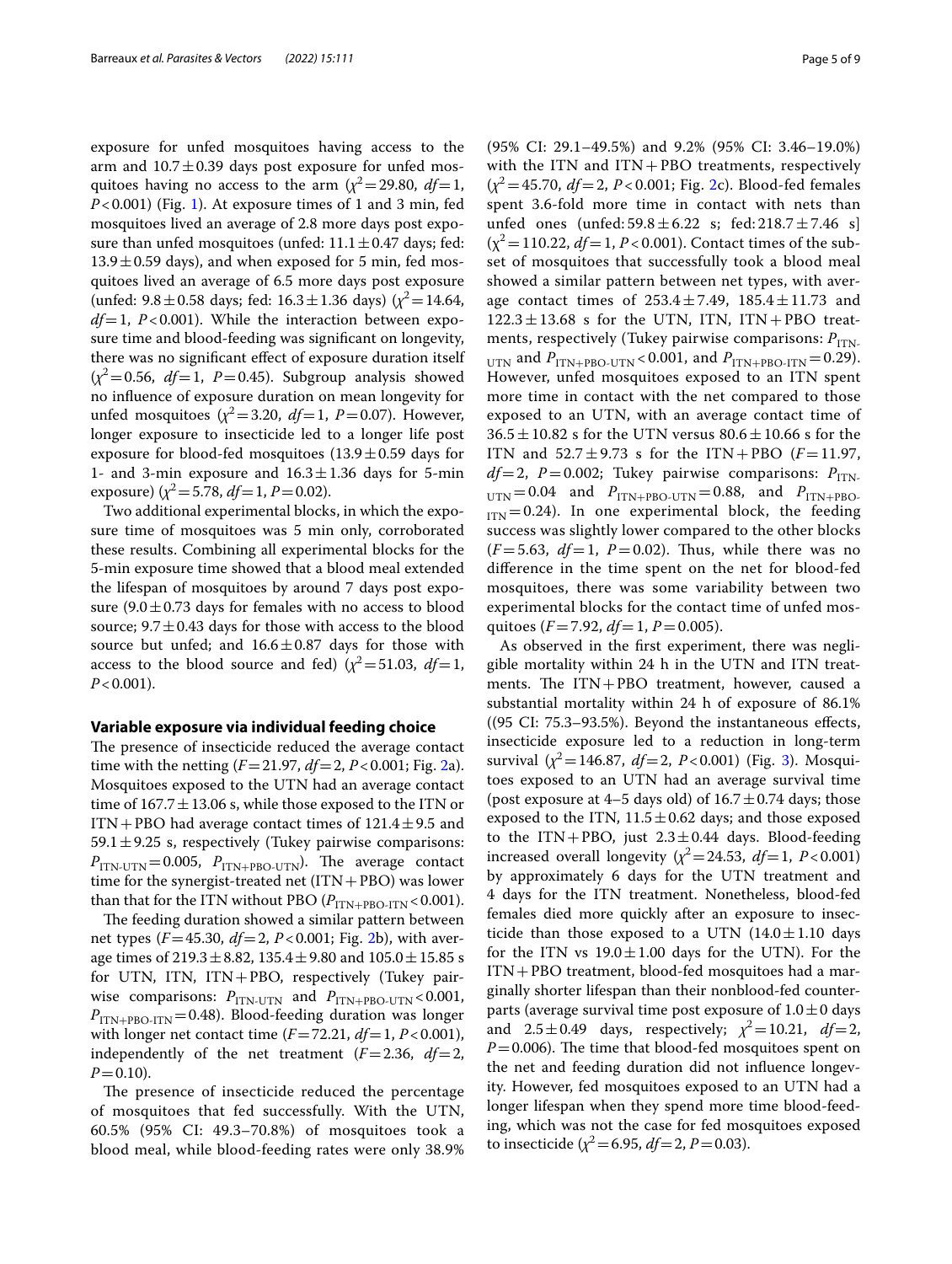<span id="page-5-0"></span>

One additional experimental block was added to an analysis comparing the efects of the ITN against the UTN only (providing 4 blocks in total for this comparison (Additional file  $1$ : Table A)). The presence of insecticide reduced the mean time spent on the net  $(119.6 \pm 7.73 \text{ s})$ for the ITN vs  $173.3 \pm 10.11$  s for the UTN) ( $F = 18,02$ ,  $df=1, P<0.001$ ). Exposure to the ITN led to a significant reduction in blood-feeding  $(\chi^2 = 17.20, df = 1, P < 0.001)$ , with 38.2% (95% CI 30.6–46.3%) blood-fed mosquitoes in the ITN treatment compared with 61.9% (95% CI: 53.6 to 69.8) in the UTN treatment. Mosquitoes that spent a longer period on the net were proportionally more successful in taking a blood meal  $(\chi^2=206.56, df=1,$ *P*<0.001). When mosquitoes spent < 1 min on the net, the feeding rate did not difer between the ITN and UTN treatments. However, once contact time exceeded 1 min, blood-feeding increased with contact time for the UTN treatment but did not for the ITN treatment  $(\chi^2=11.31,$  $df=1$ ,  $P<0.001$ ). There was an overall effect of insecticide exposure on longevity  $(\chi^2 = 29.34, df = 1, P < 0.001)$ . The mean survival time of unfed mosquitoes was  $14.0 \pm 0.83$  days post exposure for the UTN treatment and  $10.0 \pm 0.50$  days post exposure for the ITN treatment, while for fed mosquitoes it was  $18.2 \pm 0.78$  days post exposure and  $15.0 \pm 0.88$  days post exposure, respectively  $(\chi^2 = 42.09, df = 1, P < 0.001)$  (Fig. [3\)](#page-5-0).

## **Discussion**

In the forced exposure assays, a high percentage of mosquitoes were able to blood-feed, and increased contact time with the ITN for up to 5 min was not obviously a factor that would result in death of the mosquitoes compared to a contact time of 1 min. On the contrary, those mosquitoes that did blood-feed lived longer, and a longer contact time with the ITN increased their survival postexposure. We expected that a longer exposure to insecticide would decrease longevity, but instead we found a clear beneft of having more time to complete a blood meal for survival post-exposure. Other studies have also shown that ITNs fail to cause instantaneous mortality [\[3](#page-7-2), [5\]](#page-7-23) or fully prevent blood-feeding [\[3,](#page-7-2) [24](#page-7-15), [32\]](#page-8-4) against highly resistant mosquitoes, suggesting a loss of personal protection due to resistance. However, the feeding choice exposure assays provide a slightly more nuanced picture and showed that the ITN did reduce the proportion of mosquitoes that fed successfully. Unfed mosquitoes were found to spend more time in contact with the ITN than their unfed counterparts exposed to the UTN, yet fewer mosquitoes exposed to the ITN ultimately fed. This result suggests that reduced feeding was not due to the mosquitoes avoiding the net or being repelled by it, but more likely because contact with the insecticide reduced feeding capacity. In turn, insecticide exposure reduced the time spent on the net feeding. Spending less time on a net during blood-feeding does not necessarily mean that the size of the blood meal is smaller and/or insufficient for malaria transmission  $[36]$  $[36]$ . The presence of insecticide might reduce the capacity to engorge blood [\[24](#page-7-15)], or it could be hypothesized that mosquitoes take the same amount of blood in a shorter period in order to minimize their contact time with the treated net. A shorter time in contact with the treated net could lower the insecticide dosage received by blood-feeders, and this could be a behavioral adaptation of mosquitoes living in areas with a high use of ITNs. Whether similar results are observable in mosquitoes infected with malaria parasites is unclear. It is known that malaria infection alters feeding rates and blood-seeking behaviors [\[37](#page-8-9), [38](#page-8-10)], but more research is needed to understand whether insecticide exposure impacts vector competence [\[39](#page-8-11)[–42\]](#page-8-12) and/or whether the presence of malaria parasites afects the expression of insecticide resistance [[29,](#page-8-1) [43](#page-8-13)].

Regardless of the exposure pattern/duration there was negligible mosquito mortality within 24 h of contact with an ITN. However, this standard 24-h assessment [[17\]](#page-7-9) misses potential long-term effects of exposure. Data from both assays show reduced long-term survival following exposure to a standard ITN, a result consistent with the delayed mortality for highly insecticide-resistant mosquitoes reported elsewhere [[18\]](#page-7-10). The experiments also highlight that the standard WHO test procedures for evaluating resistance and measuring the bio-efficacy of ITNs  $[17, 44]$  $[17, 44]$  $[17, 44]$  $[17, 44]$  are weak indicators of how ITNs ultimately determine malaria transmission risk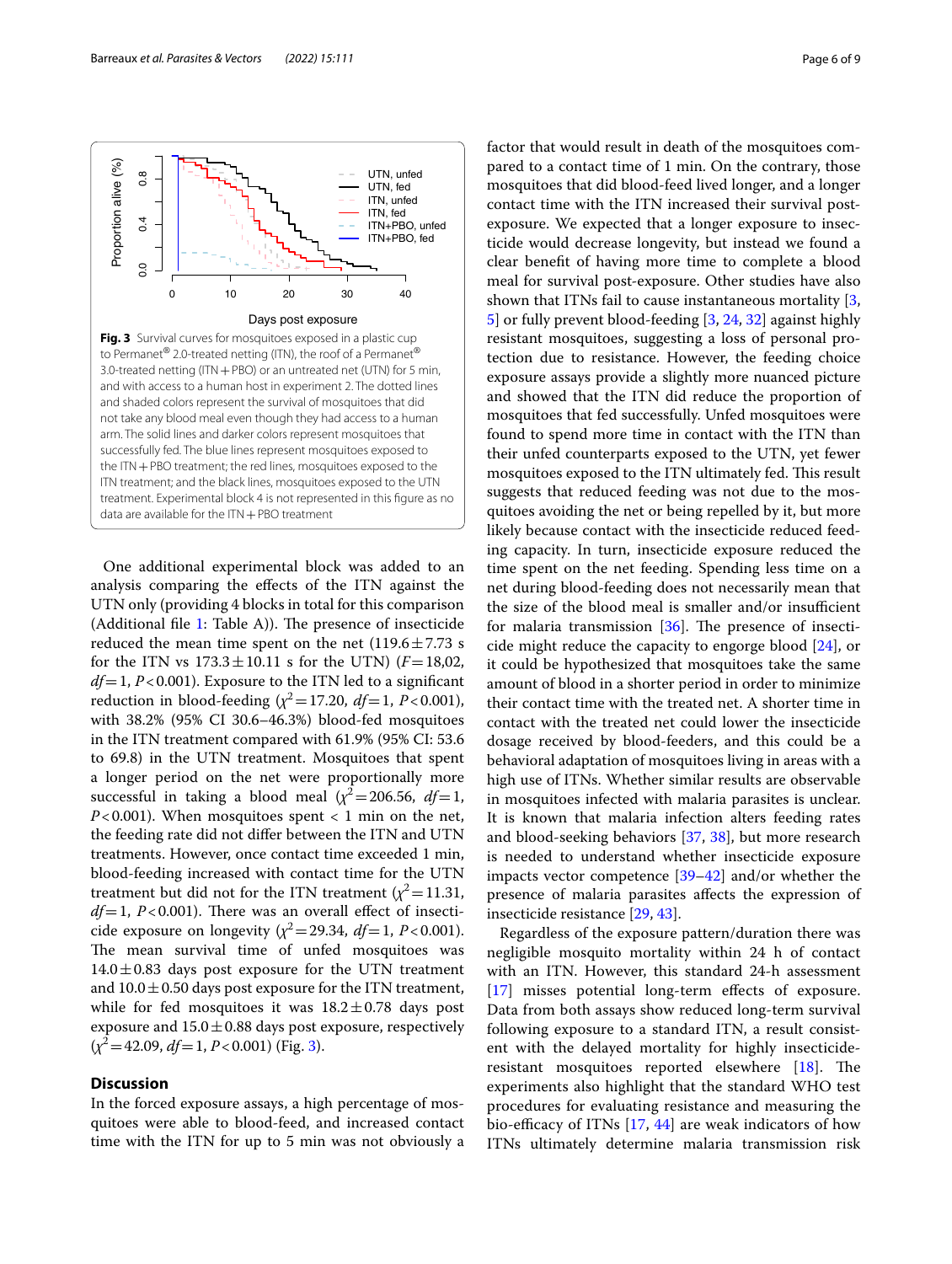and, hence, of understanding the functional signifcance of insecticide resistance. The WHO resistance assay uses tubes (as used in the initial assays here) to force mosquitoes into contact with flter paper treated with diagnostic doses of insecticide for 1 h  $[45-47]$  $[45-47]$  $[45-47]$ , and the WHO ITN bioefficacy assay uses cones to force mosquitoes into contact with ITNs for 3 min [\[48](#page-8-17)[–50](#page-8-18)]. Neither assay simulates how mosquitoes contact ITNs during hostsearching and blood-feeding in nature [\[27](#page-8-19)]. According to data acquired by Diop et al. [\[51](#page-8-20)], mosquitoes exposed to insecticide tend to bounce on the ITN until they decide to probe and take a blood meal. How long they choose to stay on the net depends on the level of toxicity of the net as well as on the presence of a host  $[52]$  $[52]$ . The cup assay used in the present study provides a potential method to allow for more realistic patterns of contact with an ITN. The data reveal that the repellent and irritant effects of deltamethrin [[53,](#page-8-22) [54\]](#page-8-23), especially in combination with the synergist PBO [[55\]](#page-8-24), reduce the time spent on the treated net but do not completely prevent mosquitoes from biting through it. Interestingly, limited repellency may help maximize the sublethal toxic efects of insecticide against them, which would increase ITN efficacy [[18,](#page-7-10) [20](#page-7-11)].

The data also highlight the importance of blood-feeding in the evaluation of insecticide resistance. In general, those mosquitoes that blood-fed survived insecticide exposure better than those that did not (the exception being in the ITN+PBO exposure). Whether this is because those mosquitoes able to feed during contact with an insecticide are the most resistant and robust individuals, or whether blood-feeding itself enhances expression of insecticide resistance is unclear. The observation that the longevity of mosquitoes having no access to a blood source was similar to that of mosquitoes failing to blood-feed despite the access to a blood source suggests the efect is more to do with blood-feeding than individual variation (i.e. it would be expected that the overall survival of mosquitoes with no access to blood should be greater as these mosquitoes represent a mixed population that includes the potentially more robust individuals). In addition, ingestion of a blood meal induces oxidative stress, leading to increased metabolic activity [[56,](#page-8-25) [57\]](#page-8-26), which could in turn result in the higher expression of detoxifcation enzymes [[58\]](#page-8-27) and perhaps also infuence the toxic dose received by mosquitoes exposed to insecticide.

The PBO-treated net was found to have a clear advantage in comparison to the standard ITN, yielding reduced blood-feeding success and increased mortality rate, yet it is unclear whether these effects are due to differences in the concentrations of the active ingredient (the net with PBO has a higher deltamethrin concentration than the standard ITN) or the action of the synergist (PBO) alone. Whatever the mechanism, the results provide an interesting perspective on the signifcance of resistance relative to diferent comparators; i.e. the impact depends on whether you consider resistance to be the diference between an ITN and an untreated net (which is like asking how bad an ITN has become), or between an ITN and a resistance-breaking net (which is like asking how much better could an ITN be).

We acknowledge that the present study used only one human host and that attraction and blood meal quality can vary between hosts. It would be interesting for future work to explore the extent to which diferent hosts lead to variation in patterns of feeding and subsequent lethal and sub-lethal efects of exposure (our expectation is that the qualitative diferences between human hosts will likely yield less variation than the difference between the presence or absence of a host). It would also be interesting to further examine possible efects of *Plasmodium* infection on feeding behavior and exposure rates since it is the infected mosquitoes that we ultimately care about.

## **Conclusion**

Overall, the combination of delayed mortality and antifeedant efects suggests that ITNs retain at least some functionality above and beyond a simple physical barrier, even against mosquitoes with 1500-fold higher resistance. These effects do not mean that ITNs are as efective against resistant mosquitoes as they are against susceptible ones. Moreover, the Permanet® 3.0 (ITN+PBO) treatment induced much greater mortality and feeding inhibition than did the standard ITN treatment, suggesting improved control potential of 'resistance-breaking' nets in areas of high insecticide resistance. Nonetheless, the results provide further evidence to support why ITNs might continue to contribute to reduced malaria transmission in the face of insecticide resistance. This is likely to be especially relevant in areas with high efective coverage (i.e. high ownership and use) of ITNs, as even small efect sizes at the individual level can lead to large overall efect sizes when multiplied up to community level [\[9](#page-7-24), [32](#page-8-4)]. As such, the current study supports the need for further research to fully understand the epidemiological significance of resistance.

#### **Abbreviations**

CI: Confdence Interval; GLM: Generalized linear model; ITN: Insecticidetreated net (Permanet® 2.0); ITN + PBO: Insecticide-treated net with PBO (Permanet® 3.0 roof section); PB: Priscille Barreaux; PBO: Piperonyl butoxide; UTN: Untreated net.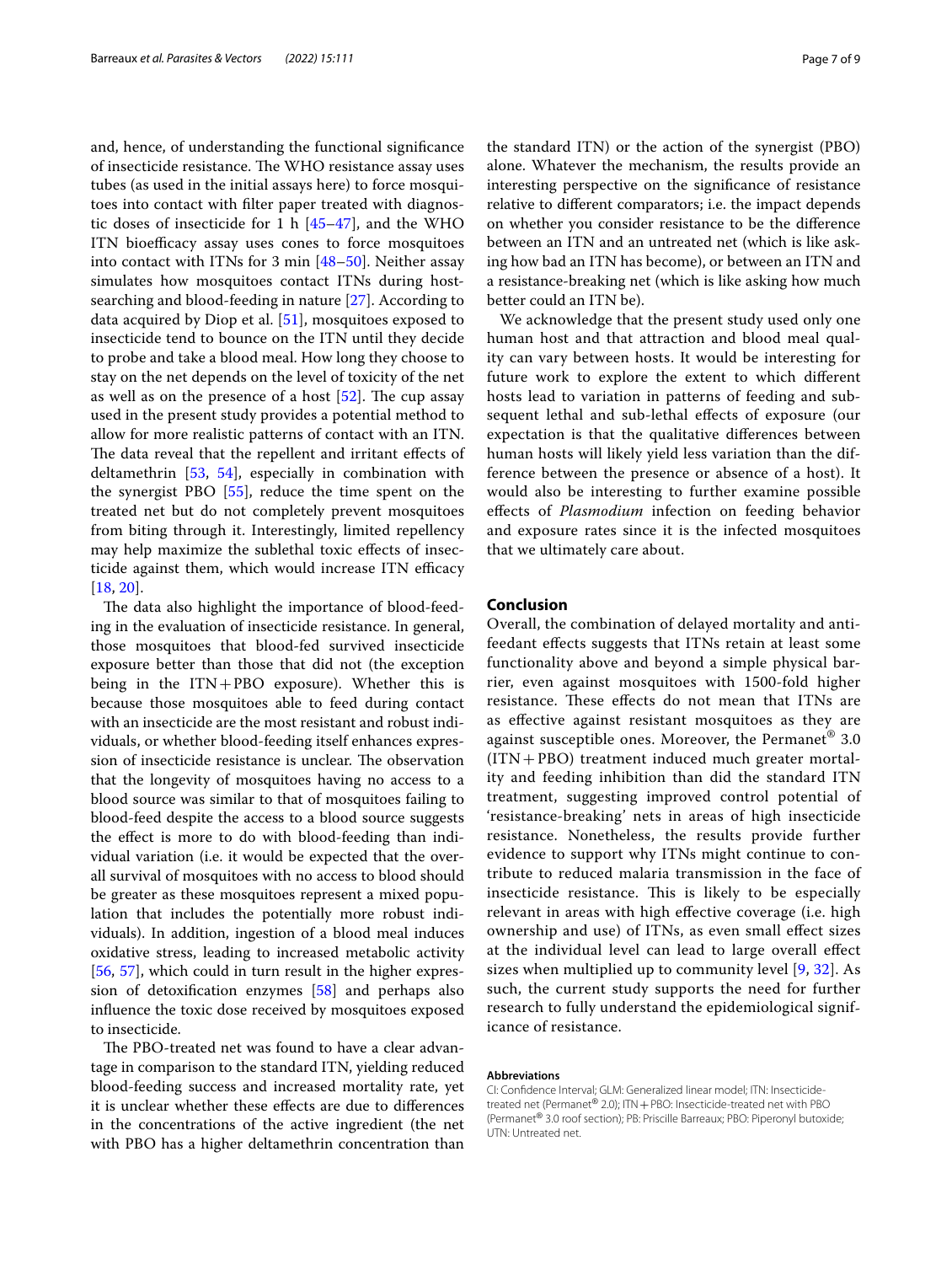## **Supplementary Information**

The online version contains supplementary material available at [https://doi.](https://doi.org/10.1186/s13071-022-05220-y) [org/10.1186/s13071-022-05220-y.](https://doi.org/10.1186/s13071-022-05220-y)

<span id="page-7-18"></span>**Additional fle 1: Table A.** Sample size used for each experimental blocks. Experiment a: forced exposure in modifed WHO tubes; Experiment b: variable exposure via individual feeding choice.

<span id="page-7-20"></span><span id="page-7-19"></span>**Additional fle 2: Dataset 1.** Forced exposure in modifed WHO tube assay.

<span id="page-7-21"></span>**Additional fle 3: Dataset 2.** Variable exposure via individual feeding choice.

**Additional fle 4: Table C.** Scripts of the statistical analysis in Rstudio. **Additional fle 5: Table B.** Statistical analysis summaries.

#### **Acknowledgements**

The authors thanks N'Guessan Brou and the entomological team at the Institute Pierre Richet in Côte d'Ivoire for collecting the larvae in the feld and helping with the rearing before experimentation.

#### **Authors' contributions**

PB and MBT conceived the study. PB developed the methodology, performed all the behavioral assays, monitored the mosquitoes for longevity, performed the statistical analysis, prepared the fgures and wrote the draft. RN'G gave access to the laboratory space, and his team collected the larvae in the feld. All authors reviewed and edited the draft. MBT provided fnancial support. All authors read and approved the fnal manuscript.

### **Funding**

This work was supported in part by the Bill & Melinda Gates Foundation, Grant No. OPP1131603.

#### **Availability of data and materials**

All datasets generated, used and analyzed in this study are included in this published article.

#### **Declarations**

**Ethics approval and consent to participate** Not applicable.

## **Consent for publication**

Not applicable.

#### **Competing interests**

The authors declare that they have no competing interests.

#### **Author details**

<sup>1</sup> Liverpool School of Tropical Medicine, Liverpool, UK. <sup>2</sup> Pennsylvania State University, State College, PA, USA. <sup>3</sup>University of Neuchâtel, Neuchâtel, Switzerland. <sup>4</sup> London School of Tropical Medicine, London, UK. <sup>5</sup> Vector Control Product Evaluation Centre, Institute Pierre Richet, Bouaké, Côte d'Ivoire. 6 University of York, York, UK.

Received: 19 September 2021 Accepted: 24 February 2022 Published online: 28 March 2022

#### **References**

- <span id="page-7-0"></span>1. Bhatt S, Weiss DJ, Cameron E, Bisanzio D, Mappin B, Dalrymple U, et al. The efect of malaria control on *Plasmodium falciparum* in Africa between 2000 and 2015. Nature. 2015;526:207–11.
- <span id="page-7-1"></span>2. Strode C, Donegan S, Garner P, Enayati AA, Hemingway J. The impact of pyrethroid resistance on the efficacy of insecticide-treated bednets against African Anopheline mosquitoes: systematic review and metaanalysis. PLoS Med. 2014;11:1.
- <span id="page-7-2"></span>3. Glunt KD, Abílio AP, Bassat Q, Bulo H, Gilbert AE, Huijben S, et al. Longlasting insecticidal nets no longer efectively kill the highly resistant *Anopheles funestus* of southern Mozambique. Malar J. 2015;14:298.
- <span id="page-7-17"></span>4. Oumbouke WA, Pignatelli P, Barreaux AMG, Tia IZ, Koffi AA, Ahoua Alou LP, et al. Fine scale spatial investigation of multiple insecticide resistance and underlying target-site and metabolic mechanisms in *Anopheles gambiae* in central Côte d'Ivoire. Sci Rep. 2020;10:15066.
- <span id="page-7-23"></span>5. Ranson H, Lissenden N. Insecticide resistance in African *Anopheles* mosquitoes: a worsening situation that needs urgent action to maintain malaria control. Trends Parasitol. 2016;32:187–96.
- 6. Hancock PA, Hendriks CJM, Tangena JA, Gibson H, Hemingway J, Coleman M, et al. Mapping trends in insecticide resistance phenotypes in African malaria vectors. PLoS Biol. 2020;18:1–23.
- <span id="page-7-22"></span><span id="page-7-3"></span>7. Riveron JM, Huijben S, Tchapga W, Tchouakui M, Wondji MJ, Tchoupo M, et al. Escalation of pyrethroid resistance in the malaria vector *Anoph*eles funestus induces a loss of efficacy of piperonyl butoxide-based insecticide-treated nets in Mozambique. J Infect Dis. 2019;220:467–75.
- <span id="page-7-4"></span>8. Hemingway J, Ranson H, Magill A, Kolaczinski J, Fornadel C, Gimnig J, et al. Averting a malaria disaster: will insecticide resistance derail malaria control? Lancet. 2016;387:1785–8.
- <span id="page-7-24"></span>9. Churcher TS, Lissenden N, Griffin JT, Worrall E, Ranson H. The impact of pyrethroid resistance on the efficacy and effectiveness of bednets for malaria control in Africa. Elife. 2016;5:1.
- <span id="page-7-5"></span>10. Barbosa S, Kay K, Chitnis N, Hastings IM. Modelling the impact of insecticide-based control interventions on the evolution of insecticide resistance and disease transmission. Parasit Vectors. 2018;11:1–21.
- <span id="page-7-6"></span>11. Lindblade KA, Mwandama D, Mzilahowa T, Steinhardt L, Gimnig J, Shah M, et al. A cohort study of the efectiveness of insecticide-treated bed nets to prevent malaria in an area of moderate pyrethroid resistance Malawi. Malar J. 2015;14:31.
- 12. Ochomo E, Chahilu M, Cook J, Kinyari T, Bayoh NM, West P, et al. Insecticide-treated nets and protection against insecticide-resistant malaria vectors in Western Kenya. Emerg Infect Dis. 2017;23:758–64.
- 13. Alout H, Labbé P, Chandre F, Cohuet A. Malaria vector control still matters despite insecticide resistance. Trends Parasitol. 2017;33:610–8.
- 14. Alout H, Dabiré RK, Djogbénou L, Abate L, Corbel V, Chandre F, et al. Interactive cost of *Plasmodium* infection and insecticide resistance in the malaria vector *Anopheles gambiae*. Sci Rep. 2016;1:1–11.
- <span id="page-7-7"></span>15. Kleinschmidt I, Bradley J, Knox TB, Mnzava AP, Kafy HT, Mbogo C, et al. Implications of insecticide resistance for malaria vector control with long-lasting insecticidal nets: a WHO-coordinated, prospective, international, observational cohort study. Lancet Infect Dis. 2018;18:640–9.
- <span id="page-7-8"></span>16. Lindsay SW, Thomas MB, Kleinschmidt I. Threats to the efectiveness of insecticide-treated bednets for malaria control: thinking beyond insecticide resistance. Lancet Glob Heal. 2021;1:1–7.
- <span id="page-7-9"></span>17. World Health Organization. Test procedures for insecticide resistance monitoring in malaria vector mosquitoes, 2nd ed. 2016. [https://apps.](https://apps.who.int/iris/handle/10665/250677) [who.int/iris/handle/10665/250677](https://apps.who.int/iris/handle/10665/250677). Accessed 12 Mar 2022.
- <span id="page-7-10"></span>18. Viana M, Hughes A, Matthiopoulos J, Ranson H, Ferguson HM. Delayed mortality efects cut the malaria transmission potential of insecticideresistant mosquitoes. Proc Natl Acad Sci USA. 2016;113:8975–80.
- 19. Read AF, Lynch PA, Thomas MB. How to make evolution-proof insecticides for malaria control. PLoS Biol. 2009;7:0001–00010.
- <span id="page-7-11"></span>20. Thomas MB, Read AF. The threat (or not) of insecticide resistance for malaria control. Proc Natl Acad Sci USA. 2016;113:8900–2.
- <span id="page-7-12"></span>21. Hughes A, Lissenden N, Viana M, Toé KH, Ranson H. *Anopheles gambiae* populations from Burkina Faso show minimal delayed mortality after exposure to insecticide-treated nets. Parasit Vectors. 2020;13:17.
- <span id="page-7-13"></span>22. Barreaux AMG, Oumbouke WA, Tia IZ, Brou N, Koffi AA, Nguessan R, et al. Semi-feld evaluation of the cumulative efects of a "Lethal House Lure" on malaria mosquito mortality. Malar J. 2019;18:298.
- <span id="page-7-14"></span>23. Siegert PY, Walker E, Miller JR. Diferential behavioral responses of *Anopheles gambiae* (Diptera: Culicidae) modulate mortality caused by pyrethroid-treated bednets. J Econ Entomol. 2009;102:2061–71.
- <span id="page-7-15"></span>24. Hauser G, Thiévent K, Koella JC. The ability of *Anopheles gambiae* mosquitoes to bite through a permethrin-treated net and the consequences for their ftness. Sci Rep. 2019;9:8141.
- <span id="page-7-16"></span>25. Bowman NM, Akialis K, Cave G, Barrera R, Apperson CS, Meshnick SR. Pyrethroid insecticides maintain repellent effect on knock-down resistant populations of *Aedes aegypti* mosquitoes. PLoS ONE. 2018;13:1–14.